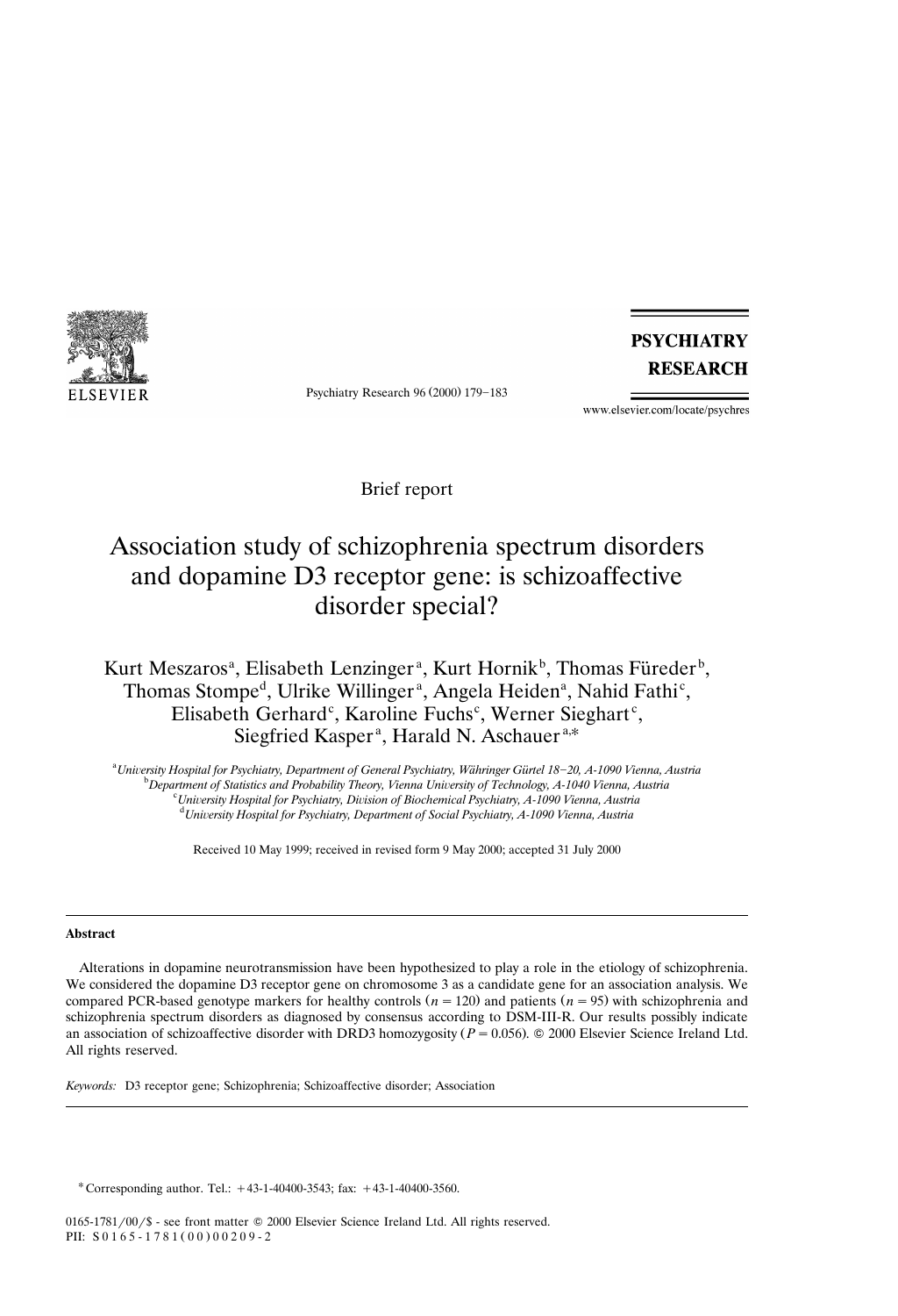## **1. Introduction**

A genetic predisposition to schizophrenia has been demonstrated, but the mode of inheritance remains unknown (Gottesman, 1994). Based on investigations of the mechanisms of action of neuroleptics, alterations in dopamine neurotransmission have been implicated in the pathogenesis of schizophrenia (Seeman, 1987; Cloninger, 1988; Davis et al., 1991). We considered the DRD3 receptor gene as a candidate gene for an association analysis.

The DRD3 gene is located on the long arm of chromosome 3 (Le Coniat et al., 1991) and has been suggested as an important target for neuroleptics. An association between schizophrenia and the DRD3 receptor gene has been found for homozygous schizophrenic patients (Crocq et al., 1992). This finding has since proved controversial; e.g. it was confirmed by Nimgaonkar et al. (1996), but could not be replicated by Macciardi et al. (1994). Williams et al.  $(1998)$  have recently carried out a meta-analysis based on 29 independent samples from 24 different studies on the association of schizophrenia and the DRD3 gene published so far, allowing the examination of 2722 schizophrenic patients and 2629 controls. No significant differences of genotype counts were noted between patients and controls for the whole sample, considering frequency of any genotype. However, an excess of homozygosity and the 1,1 genotype could be found for Caucasians  $(P < 0.05)$ , suggesting a small but significant effect of DRD3 in the susceptibility to schizophrenia, at least in Caucasians.

Results of schizophrenia studies have to be interpreted cautiously because of a possible misclassification of phenotypes at the diagnostic level (Meszaros et al., 1996a). Employing a 'narrow' or 'broad' (i.e. including schizophrenia spectrum disorders) notion of schizophrenia could strongly influence such results. In particular, both clinical experience and diagnostic systems (American Psychiatric Association, 1987) suggest that patients with schizoaffective disorder are different in psychopathological symptomatology, cause and outcome when compared to 'core' schizophrenics.

The aim of this study was to explore a possible

involvement of DRD3 in the etiology of schizophrenia. We used patients with schizophrenia and schizoaffective disorder as diagnosed by consensus, and unrelated healthy controls to test the above association.

# **2. Methods**

## *2.1. Sample*

Ninety-five unrelated native Austrians with a DSM-III-R (American Psychiatric Association, 1987) consensus diagnosis of schizophrenia or schizophrenia spectrum disorder (uncoordinated type: 9, catatonic type: 1, paranoid type: 16, residual type: 35, schizoaffective bipolar type: 23, undifferentiated type: 11) were identified as probands. All individuals were recruited from inpatients and outpatients at the Department of General Psychiatry, University Hospital of Vienna. In addition, 120 unrelated healthy controls were examined in order to apply the association strategy. These were recruited from a larger pool of possible controls of native Austrians mainly from the area of Vienna (relatives of internal medicine patients in several Viennese hospitals. who had no history of psychiatric disorders themselves or among their first and second degree relatives. All participants gave written informed consent.

#### *2.2. Diagnosis*

The diagnostic process included a face-to-face interview with all patients using the Schedule for Affective Disorders and Schizophrenia, Lifetime version (Fyer et al., 1985, SADS-LA). In addition, parts of the International Personality Disorder Examination (Loranger et al., 1987, IPDE), an unstructured psychiatric interview, and a family history evaluation were completed for each individual. Clinical data were obtained from medical records as well as from the treating psychiatrists. After collection of all available clinical information, a DSM-III-R blind consensus diagnosis (axes I and II) was done by two independent psychiatrists (Aschauer et al., 1993; Meszaros et al.,  $1996<sub>b</sub>$ .